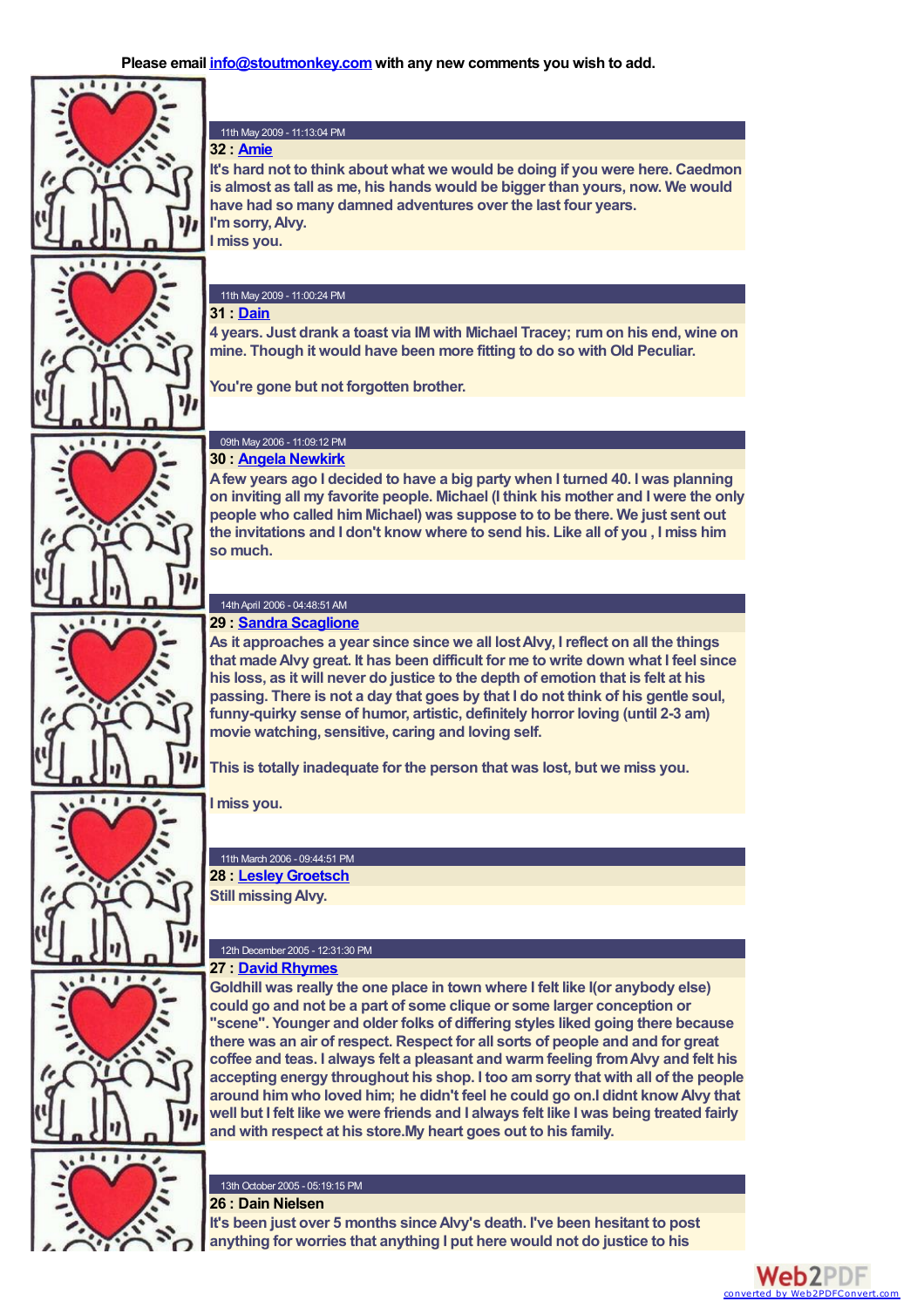

**memory. I've come to realize that any words I, or anyone, may write will ever fully relay whoAlvy was or what he truly meant to any of us. We can give a glimpse, we can show some aspect, but the truth is we can never give a full picture. We can never recreate what has been lost through any words we may write. As a result, those who never knew himare much the worse for it. They may glimpse this truth through our collective writings, but their true level of loss will forever elude them. For those of us who did know him, our memories of himare a result, an extension if you will, of his life and as such some measure ofAlvy will remain alive with all of us. It is with this thought in mind that I put metaphoric pen to paper and began writing this entry in the hopes those who didn't know himwill get another glimpse past the veil and those who did know himmay feel that part ofAlvy within themis still living.**

**Alvy was a client, a boss, a geek and a gamer.**

**He was a man of great compassion and a child at heart.**

**He was a prankster, a clown, an artist and a barista extrordinaire.**

**He was a horror fan with a fear of the living dead, a sci-fi fan with dreams of what could be, a comedy fan with a knack for both the one-line zinger and the straight line, a music fan of every style that is not southern rock.**

**He was respected by artists and art lovers, technophiles and technophobes, musicians and the tone deaf.**

**He was a hopeless romantic with grand aspirations and a desire to receive the same love he gave.**

**He was a source of strength to many, and man who needed to feel the support fromthose around him.**

**He was an alluring gnome, a vampire hunter, a reluctant duros hero.**

**He was a man who shared his laughs, tears, time and companionship with those who loved himand who he loved.**

**Alvy was all these thing and more. But most of all, and most importantly,Alvy was a true friend.**

**We all miss you, brother. Hope to see you on the next go 'round.**

#### 11th June 2005 - 06:04:14 PM **25 : Ginny Rogers Liles**

**I metAlvie through my cousinAngela Newkirk when they dated in high school. Although I did not know himwell I remember himbeing very caring and compassionate. Having lost a friend of mine a few years back to this same situation I feel for everyone involved. You will never understand why and you will never forget how you felt when you got the sad news. My hope forAlvie is now he is at peace and what truobled himwill never rear its ugly head again. This man evidently touched many people and it is so sad that he felt he needed to leave.All my prayers are with his family and friends.**

#### 06th June 2005 - 09:36:45AM **24 : Vivian [Newkirk](mailto:vmirk@earthlink.net) Mirk**

**I remember takingAlvy andAngela to the Police concert before either of them could drive. I remember how handsome he was at their prom. I remember running the Gasparilla Classic with him. And I remember visiting himat his coffee shop last October. It's comforting to me to have these memories and to view the pictures on the website because I prefer to keep those memories in my mind since accepting that I'll never visit with himagain is too difficult. Thank you to all his friends and family who have shared with us, via this website, their relationship withAlvy. We now know that he had a gift for making everyone feel very special when he was around, but this void will be with us forever. Love to all as you grieve our loss.**

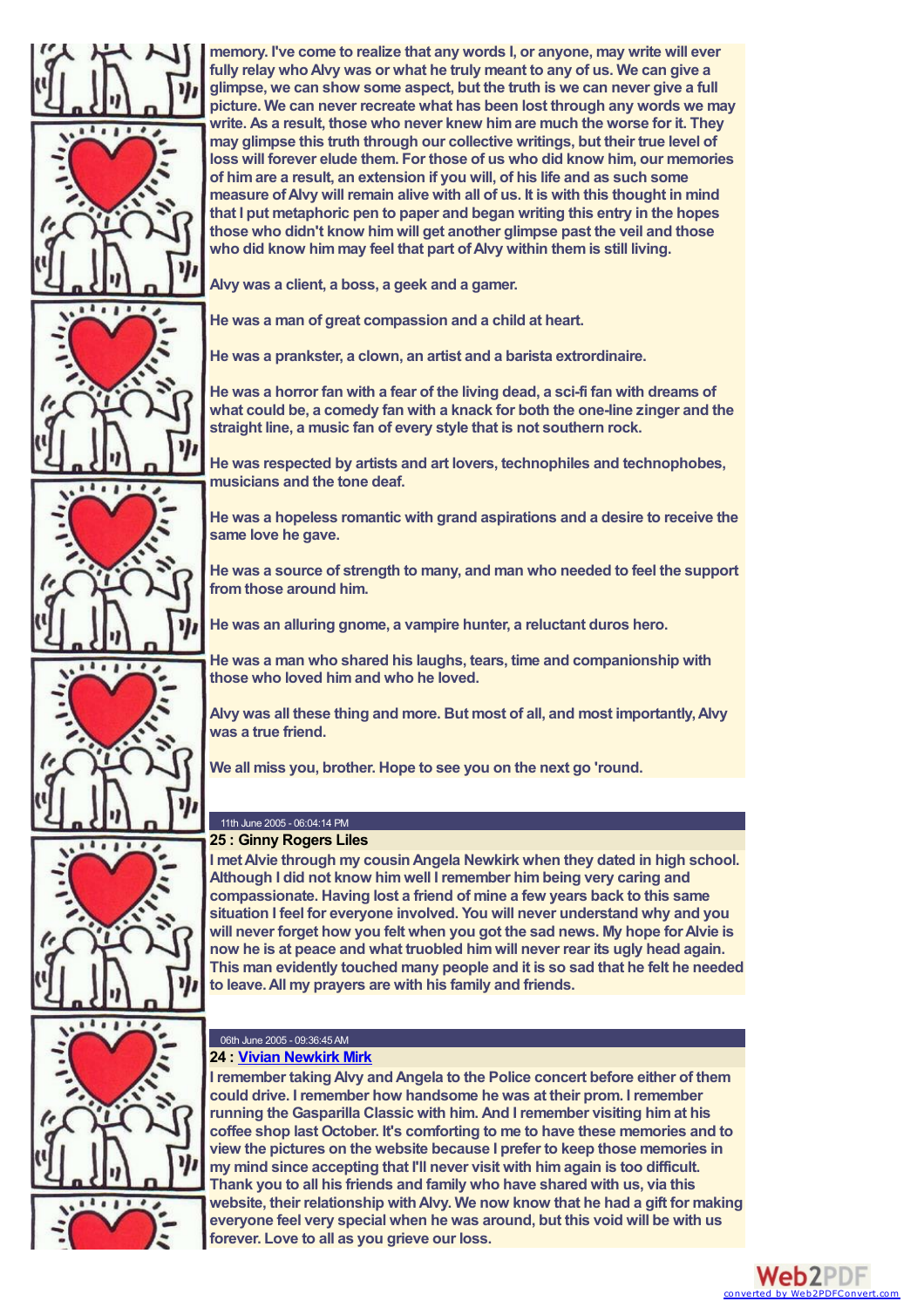



 $1111144$ 

 $\begin{array}{c} 0 & 0 \\ 0 & 0 \end{array}$ 

 $1 1 1 1 0 0$ 

 $\ddot{\phantom{a}}$ 



**I amAngela Newkirk's younger sister and I met Michael when they started dating in high school. I was only 10 at the time and I also immediately feel in love with him. He was always very nice to me and made me feel very special whe he nick named me Moe. I'll always remember his colorful VW bug, and his incredible smile.**

**His family will always be in my thoughts. Alvy, you are truely missed.**

# 04th June 2005 - 11:39:11 PM

**22 : Angela [Newkirk](mailto:acnewkirk@earthlink.net)**

**I fell in love with Michael when we were fifteen. I had lunch with himlast October when we were 38. I was amazed that over the time and distance and falling in and out of love with other people, that he was the same wonderful person I met in English in Jr. High and that I still loved him. I'mglad to see that so many other people also got to see his loveliness. Maybe I'll share stories of his teenage years when this sinks in.**

### 28th May 2005 - 04:44:42 PM **21 : Kay [Gelfman](mailto:kaygelf@earthlink.net)**

**I've been thinking and thinking what to write aboutAlvy. I didn't want to write anything because I amnot ready to let himgo. Alvy and Michelle were my home-away-from-home when I moved fromNew York City four years ago. I'd lived in New York for the two decades since college. When I left I didn't know where to go or what to do and landed onAlvy and Michelle's doorstep. I knew Alvy because he helped me create an animated web cartoon. BeforeAlvy, I couldn't even email. AfterAlvy I was able to transformmy artistic career via the web.**

**As hosts to a displaced and uncertain person,Alvy and Michelle couldn't have been more generous. I wanted to photograph every art deco building in Asheville soAlvy took me around to every single art deco building in the city and waited patiently while I got all angles. They took me to many ofAsheville's excellent restaurants, introduced me to their friends, showed me the art. In between all of thisAlvy taught me how to make fried plantains.**

**After I'd definitely stayed longer than I'd meant to,Alvy and Michelle offered for me to stay even longer. When I insisted on leaving, they made me promise to come back. I did, but never with that freedomof time. I had been so privileged to be able to just drop into these two wonderful peoples' existence. I thought Alvy was the king of the hill. Lives didn't come much nicer than what he'd set up for himself.**

**But traveling is like a dream, it filters life and strains it out again a much finer grain than the true, raw substance. I was terribly depressed when I arrived on Alvy's doorstep. I knew thatAlvy had his dark moments too. We talked some about it. I could callAlvy in a blue mood. Sometimes I would just ask himto say a few words in his version of a Savannah, Georgian accent. Sometimes that was all it took. Other times, longer conversations. I hope I listened to himas well. I hope he called sometimes with his blues. Of course I know I did and he did, but then why. The question will always be. He had so many friends, much closer friends than me. Surely they listened. Surely he called. Or did he? Why then? Of course I know the answer is that there is no answer and that is unacceptable and the mind circles round again.**



**Once when I was inAsheville I tried on a long, robelike garment. Velvet with an India batik type print. I couldn't afford it but lo and behold it arrived on my doorstep one day courtesy ofAlvy and Michelle. We never knew quite what to call it and so "the garment" sufficed. I amtraveling now and I brought it with me because I needed something ofAlvy along for the ride. Abeautiful, complicated thing likeAlvy.**

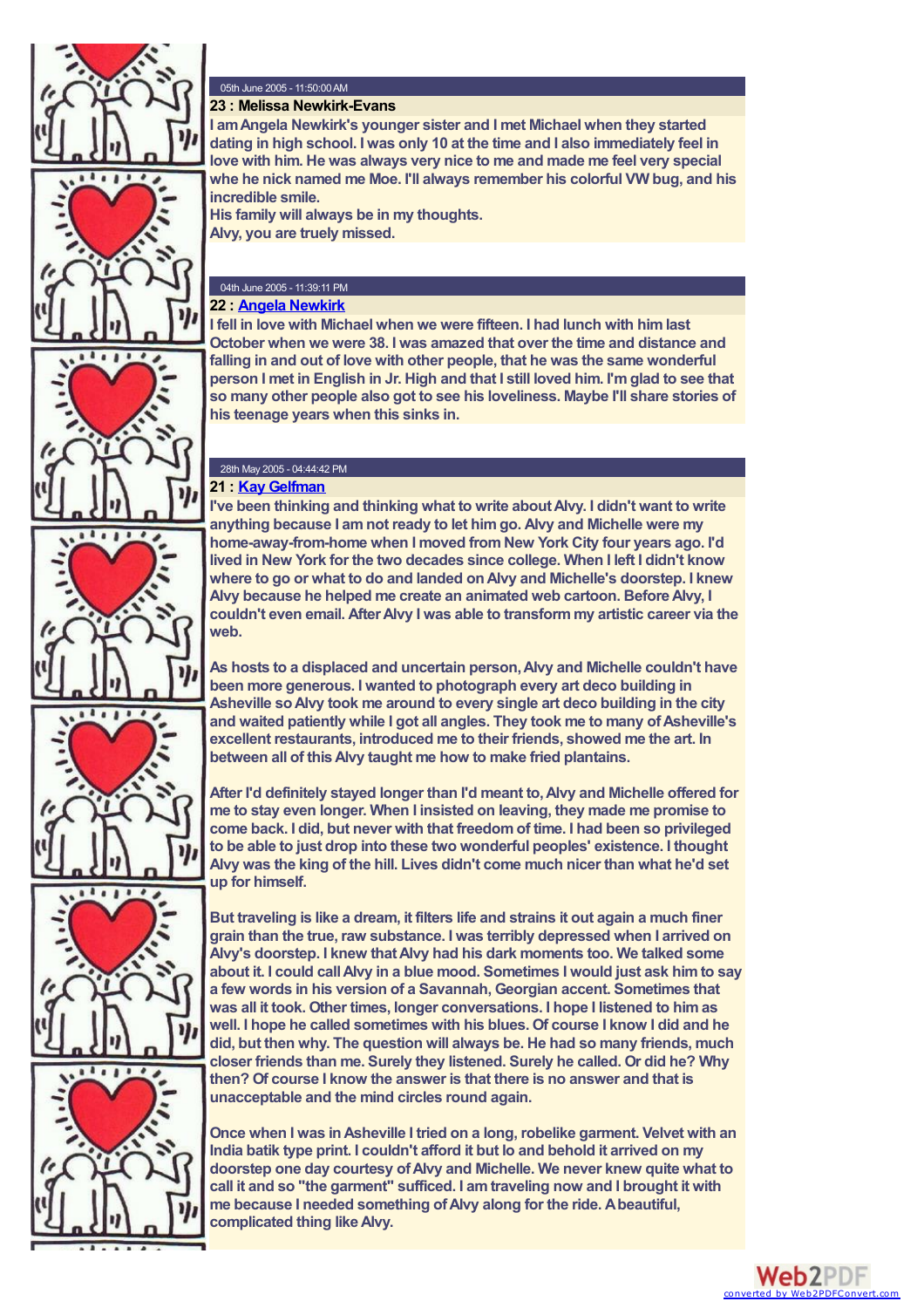

**My most selfish thought is that my little daughter will not get the chance to haveAlvy in her life. But that is to let the physical loss of the person overwhelm the spiritual love at his core. I will be absolutely sure that my daughter knows Alvy for I will teach her kindness and honesty, humor and compassion.**

# 26th May 2005 - 11:44:20 PM

# **20 : [GracieAlvarez](mailto:galvarez@frii.com)**

**I've been trying to capture just whatAlvy means to me. He was my big brother and my protector. (yes,Alvy actually fought to protect me fromsome bullies when we were kids. That scrappy little kid took on 2 much larger guys to protect his little sister.) He was my friend. (Most brothers hate having their younger sister hanging around, but he always took me along with him). He was my teacher. (He taught me to see the beauty and goodness within a person.) He was my mentor and my hero. (I wanted to be just like himwhen I grew up.) He** was my "horror movie watching palâ€. He was the funniest and smartest **person l've ever known. He taught me about love, humor, honor and all the things that make life wonderful.**

**I've tried to come up with just how much he was to me. There is not a word that encompasses how great he was. Basically, he was my "Alvy†and I miss himmore than I could ever express. My greatest wish is that he now knows how much he was loved and how wonderful he was. But I know he is still with us in so many ways. Alife light as bright as his does not fade, but lives within** all of us. All of us will smile again when we think of some silly "Alvy**ismâ€. I feel blessed to have had the privilege of having himas my big brother.**

# 26th May 2005 - 10:27:29 PM

# **19 : Amie [Tracey](mailto:mary@mary-contrary.com)**

**I really don't know how to describe whatAlvy was to me, any more than I know how long I will mourn him. He always weighed himself by what he felt he had not accomplished, while those of us who loved himonly counted who he was, which was always enough. Not a day goes by that I don't see himsome place he ought to be, nor is there a reprieve fromhis ceaseless (while sometimes, admittedly, amusing) commentary in my head. He was so much more precious to us than he ever realized, than he would ever let us say (always with the disclaimers,Alvy). His humility was downright annoying, his sense of humor alternately sharp and goofy, and his presence a force that cannot be replaced. He is missed with a passion that, I amsure, would have surprised the hell out of him. I hope he finally gets it, now.**



# 24th May 2005 - 01:01:29AM

# **18 : [Larisa](mailto:sylvannah@msn.com) King**

**The news of Mikey being gone forever really saddened my heart. The last time I saw Mikey was at my mothers funeral. I have always looked up to himand no matter how much everyone in the family didn't want to admit it, we had alot in common. He was always fun to be around. I have alot of fond memories of Mikey. Unfortunately, none are recent memories. I wish we could have stayed in touch. Mikey will forever be missed and very loved.**



#### 21st May 2005 - 10:16:06AM **17 : Lesley [Groetsch](mailto:stuffingolives@mac.com)**

**Each day brings a newAlvy memory, new laughter, and new sadness. There are so many ways that we will missAlvy, so many circles that are broken for the time being. My hope is that our mutual love ofAlvy will help unite us all in new ways and close the circles once again, although I doubt anyone will ever replaceAlvy. He was one of a kind.**



#### 20th May 2005 - 11:32:04 PM **16 : Michelle [Denyés](mailto:michelle@chezdenyes.com)**

**Alvy came into my life 14 years ago. He brightened my world and brought so much joy with him. He reminded me to take time to laugh and be silly. I was instantly charmed. He was always there with encouragement, praise, and love. He taught me to be true to myself. Alvy's gentle spirit, kindness, generosity,**

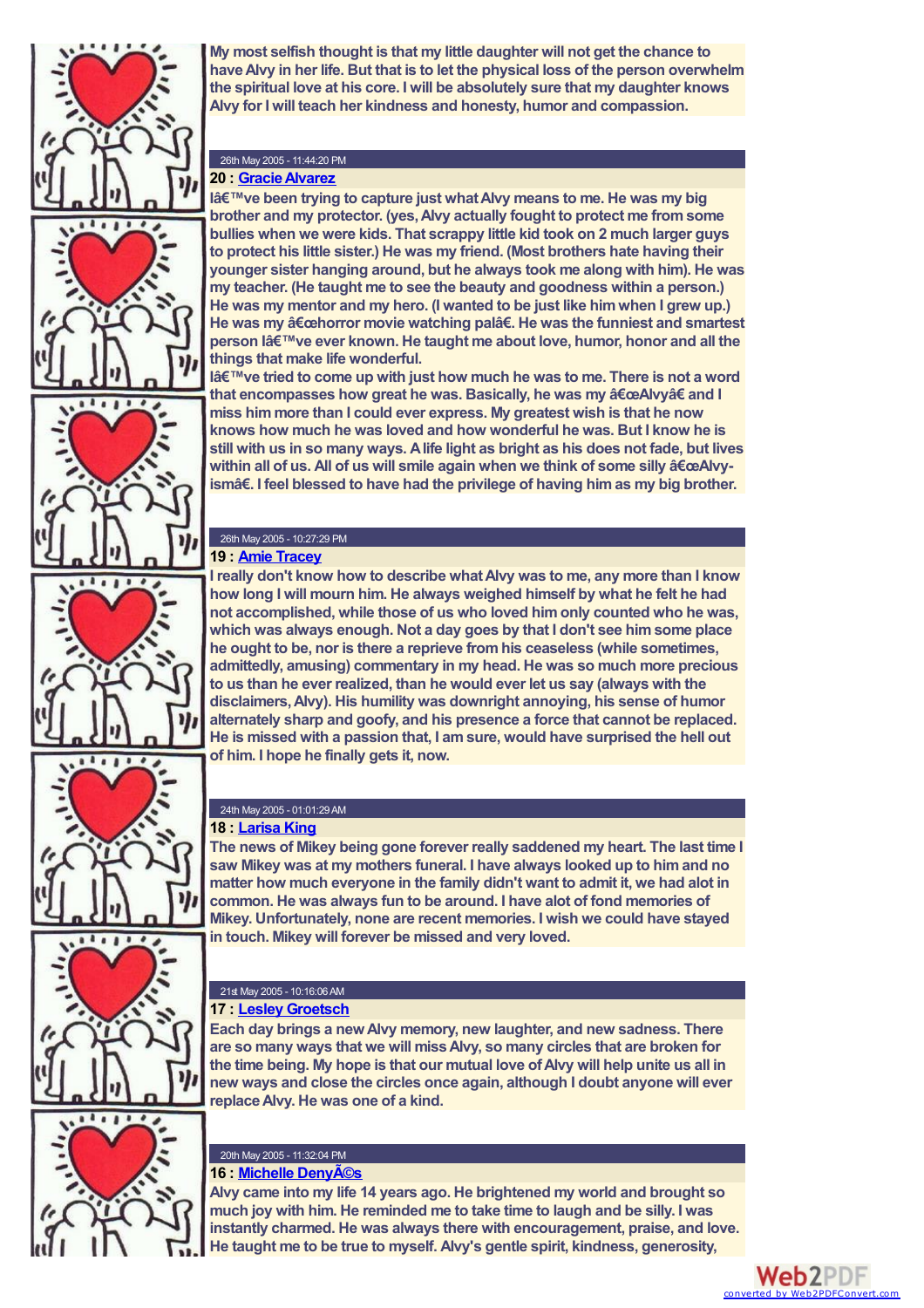

 $11.11.77$ 

**and sense of humor are well known. What you may not know is that he comes froma family of equally beautiful souls. I've spent the past week withAlvy's family. Although we've been reunited under the worst of circumstances, I feel so fortunate to have themin my life. Most everyone knows thatAlvy was famous for his creative and elaborate costumes. The first time we dressed in costume together was about 12 years ago. We were working at an Irish pub. We dicided for Halloween that I would be a woodland faerie, and he would be, in his own words, "a big ass leprechaun". He set out to make our costumes, sewing themhimself. Before I knew it, I had a full-length green velvet gown with gold panel insets, and beautiful golden wings (all without a pattern). His was a complete costume down to the puffy shirt and little vest with those fake pocket flaps. He made a big fuzzy green top hat with a buckle. I thought to myself, "Wow!This guy can do anything!". Over the years I came to realize that he really could do anything he set his mind to. Alvy has been the great love of my life. Although we were no longer a couple, we were still great friends. I know thatAlvy is okay now, and we don't have to worry about himanymore. I miss himterribly. I will always carry himin my heart.**

#### 20th May 2005 - 10:29:25AM **15 : [Candy](mailto:CANDYROSEPIERCE@YAHOO.COM)**

**Fromthe first time I metAlvy, he won me over with his charming, unassuming, humble manner, with his brilliant smile and the spark in his eyes. I've never known anyone else who was quite likeAlvy. I've never met anyone who knew himand didn't like him. I have heard so many stories now of his generosity, of his kindness. The thingsAlvy did were good things. I think that is what makes this last thing he did so hard to accept. As sad as I may be to know he is gone, the greater sorrow even than this is seeing my friends, our mutual friends, broken with grief and regret. People I have know for many years and loved as much as he did, can barely speak without tears welling in their eyes, are grasping for the means to make life bearable again, because of one final decision made by the nicest guy I knew. (Alvy, I don't know how to console them.)**

**The memories I have ofAlvy I will always cherish. I amgrateful to have known him, to have ever made himlaugh or smile, to have known the warmth of an Alvy hug. I can't imagine he knew how much he would be missed. I hope he knows now. The goodness he left orphaned here I will try to shelter in my own heart and life.**

#### 20th May 2005 - 10:12:13AM **14 : [Michael](mailto:michael at iotech.net) Tracey**

**Music, when soft voices die, Vibrates in the memory - Odours, when sweet violets sicken, Live within the sense they quicken.**

**Rose leaves, when the rose is dead, Are heaped for the beloved's bed; And so thy thoughts, when thou art gone, Love itself shall slumber on.**

**--Percy Bysshe Shelley**

#### 18th May 2005 - 11:26:36 PM **13 : [Heather](mailto:hmaloy@terpsicorps.org) Maloy**

**I** met Alvy when I was feeling out Asheville. I was considering moving here from **Charlotte to start Terpsicorps Theatre of Dance, and my good friend John Wilson in W-S told me that the most important person in town to meet wasAlvy Alvarez, the owner of a local coffee shop. The way he phrased it made me think thatAlvy was going to be this intimidating town big wig. I was nervous to call himand was very formal in making the appointment to come meet with him.**

**When I walked into Gold Hill, a sweet guy in a Hawaiian shirt and a beautiful smile looked up at me. Before I had a chance to say anything, this shy but mischievous voice says, "You must be Heather Maloy. John Wilson always** 

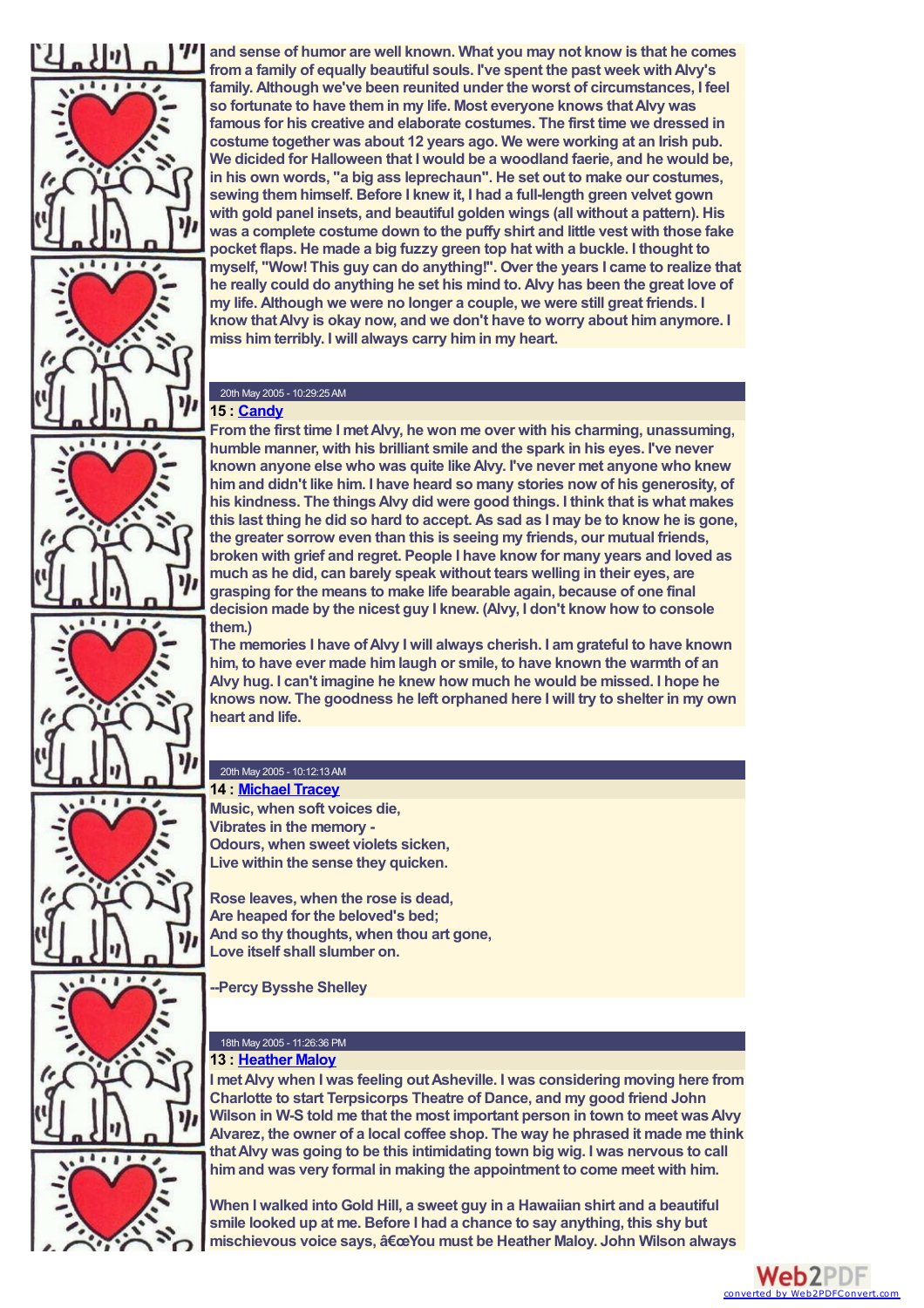

**knows the hot girls.â€ He proceeded to sit with me, someone he didn't know, and go over a huge list of people for me to call on. He helped me make many of the first connections I had here. He introduced me to KimMcQueen and took me to a party at her house where I met people who have helped facilitate the birth of Terpsicorps, and become my friends as well. Alvy and Michelle made me feel welcome and at home in a place where I knew no one and have been the foundation of myAsheville family.**

**Alvy worked himself too hard. Any other person would have gone home and put their feet up in their spare time. NotAlvy. He was involved in all of our fundraising events, even running our big one last year, "The Madd Hatter's Ball.â€ Amaster of putting together parties, it was a creative masterpiece and I can only hope that he knew how much it all meant to me. He never felt that he was doing enough and was always apologetic for not doing more. His whole life revolved around helping others. People with the kind of selfless heart thatAlvy had are few and far between. He never turned down an ad** in someone's playbill and gave to numerous nonprofits and arts **organizations. Even with as much time and support as he gave to Terpsicorps, I know that we were not alone and that many other groups will be suffering this loss as much as we will. He voluntarily created and maintained many peopleâ€**<sup>™</sup>s websites, including my friend Michael Bellarâ€<sup>™</sup>s in NY. Mike **would have to come up with creative ways to trick himinto taking money in exchange for all the hard work and hours that he put into his site.**

**The arts inAsheville had no better friend thanAlvyAlvarez. If he had been a millionaire, this would have been the most financially solvent arts community in the country. There is a huge hole in this city now, as well as in our hearts. People and organizations find ways to live on, and we will, but it will be different now. I miss youAlvy. I will try and keep your beautiful, funny, creative spirit alive within my work, and I only pray that I can be lucky enough to have a piece of you live on within my soul and my actions. You were a role model for us all, and I hope that we as a community have learned something about the nature of giving and of love through your example.**

#### 18th May 2005 - 03:17:09 PM **12 : douglas madaras**

**I admired youAlvy. Your character I envied. The tragedy is now ours my friend. Now you can see how much you are loved...**

# 17th May 2005 - 09:33:57 PM

**11 : [Gene](mailto:gene@geneperry.net) Perry Alvy was a cool cat. I was only in his light a short while - he still burns brightly though. We shared some dog stories over a burrito, that was cool. He sure**

**Alvy you rat bastard, you better save me a seat - I'll see you on the other side.**

# 17th May 2005 - 07:42:25 PM

# **10 : Kay [Denyes](mailto:denyes@mail.smnet.net)**

**Sweet GentleAlvy. You will be missed. We loved you as did everyone who knew you. We have many fond memories of holidays and your famous Cuban Christmas dinners. ( I thought we were adorable in our antlers.) I know you are at peace now and God will take care of you.**



### 17th May 2005 - 02:07:51 PM **9 : [charlie](mailto:cgentner@zensearch.com)**

**They say that it only take a few moments, upon meeting someone, to give them a subconscious thumbs-up or down. In those few moments friends are made, marriages are born and futures are determined.**

**Well, perhaps it is because of the circles I run in, but I have never met anyone who disagreed with the basic assumtion thatAlvy is a positive figure in the landscape of our experiences. He is a good and healthy part of the brain and a**

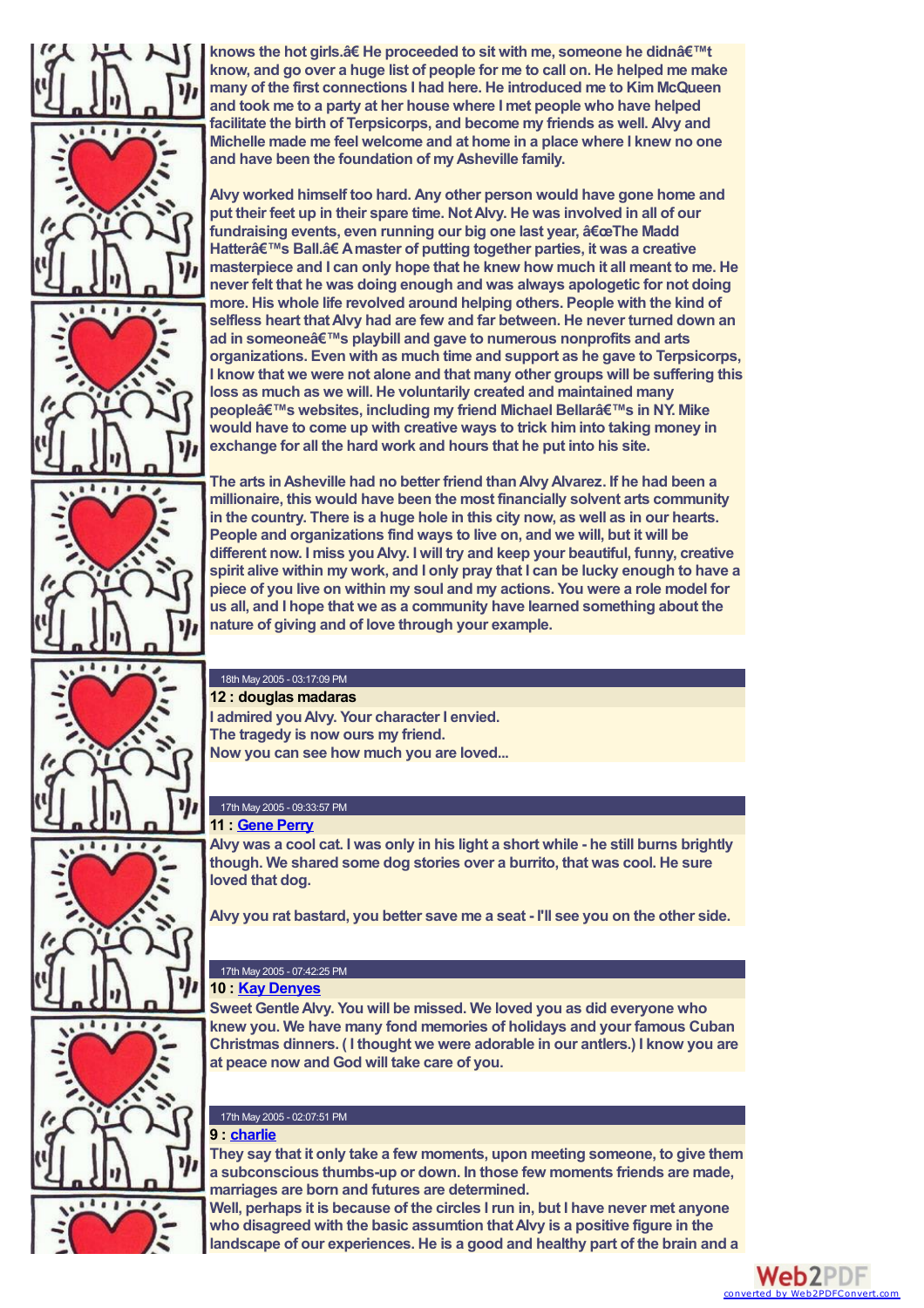



 $\begin{array}{c} 1 & 0 & 0 \\ 0 & 0 & 0 \end{array}$ 



**I for one amnot letting go. I knew himas well as I know anyone. TheAlvy in my mind is as contemplative and kind as he was in those first fatefull moments of meeting and as vibrant and silly as he was dancing in his ridiculous costume just last Halloween.**

**Sure... there is a lot ofAlvy trivia I'mnot privy to, but he's still here with me, all the same.And all of you. Close your eyes and look at himsmirking at you. How can you not smile back?**

#### 16th May 2005 - 01:12:52 PM **8 : Terry [Mancour](mailto:tmancour@gmail.com)**

**I metAlvy about 5 years ago, and while I didn't know himas well as I would have liked, he always impressed me as the best kind of people: warm, considerate, funny, intelligent, and genuinely caring. It is a token of how powerful his quiet personality was that I was devestated when I heard the news. I do not know what demons he had in his subconscious, no doubt they were akin to those we all carry. But I hope he found peace, and I look forward to meeting himagain in the next lifetime. My the Goddess take himinto Her arms, sit himon Her great lap, and hug himuntil all his pain subsides.**





 $1.1$ 

 $111110$ 

#### 16th May 2005 - 11:54:07AM **7 : Mark [Leatherwood](mailto:mark.lwood@gmail.com)**

**I cant exactly remember when I metAlvy but it was atleast 7 years ago. Over the years we became friends and I knew himas a kind, intelligent person, whomI admired. We talked about lots of stuff and I found us to have many common intrests .. not just coffee. His story's of Halloween costumes and crazy stuff like that always inspired me. I miss himand still cant believe it though I know its true. My heart goes out to all of you especially his family.(and his Dog)**

#### 16th May 2005 - 09:56:11AM **6 : [Kerryn](mailto:kerrynjane@charter.net) Davis**

**Alvy made 'soft' manly. Perhaps there should be a bumper sticker that reads "real men are soft"? Though I didn't knowAlvy well, I have called himfriend for years. I miss himterribly and hope that once the initial shock clears, that everyone whose life was touched by this amazing man can find some type of peace, knowing that there is an angel with a sense of humor (so look out!) looking over them. Peace...**

# 15th May 2005 - 09:42:27 PM

# **5 : Eric [Bradford](mailto:ebradfor@gmail.com)**

**Though I only metAlvy in person once, I knew himthrough the WNC Geeks list. I can certinly feel his presence missing fromour conversations but most importantly our lives. More-over I can feel love fromhis friends for him.**

**To all ofAlvy's friends and loved ones you are in my thoughts .**

# 15th May 2005 - 07:11:29 PM

# **4 : Peter [Brezny](mailto:peter at purplecat.net)**

**It isn't often I admire someone so much that I want to become more like them. Alvy was that kind of person. Kind, Generous, Friendly, and Fun. That's the Alvy that's become part of me.**





15th May 2005 - 02:02:12 PM **3 : [Wesley](mailto:wwatts4540@charter.net) Watts**